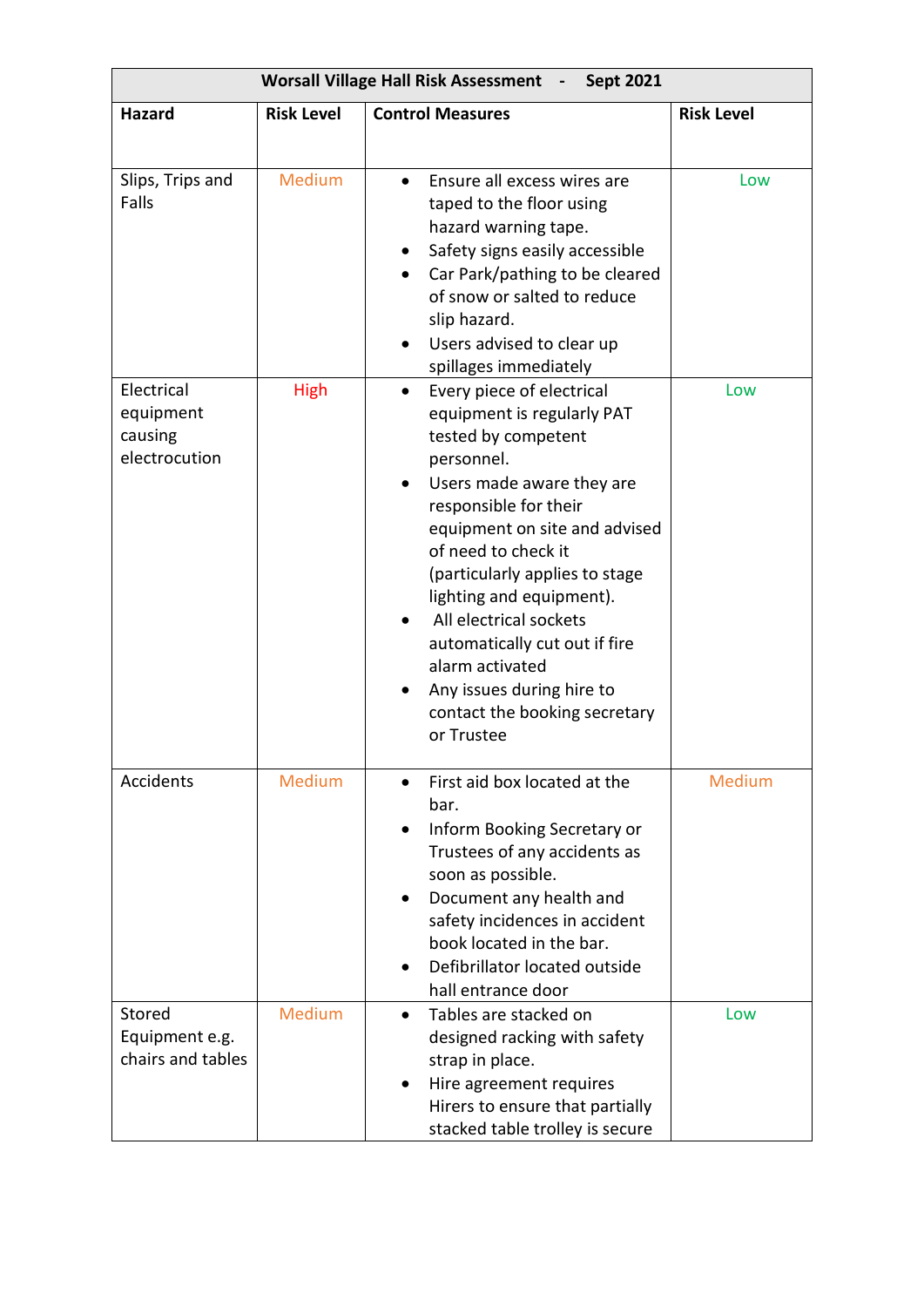|                                                |               | and that chairs must not be<br>stored more than 7 high.                                                                                                                                                                                                                 |        |
|------------------------------------------------|---------------|-------------------------------------------------------------------------------------------------------------------------------------------------------------------------------------------------------------------------------------------------------------------------|--------|
| Access for<br>emergency<br>services            | Medium        | Church Lane kept clear from<br>$\bullet$<br>cars by placing NO Parking<br>cones out around the<br>entrance of the Village Hall car<br>park.<br>Designated car park for village<br>hall users only.<br><b>Contact Booking Secretary or</b><br>Trustees of any incidents. | Low    |
| Evacuation                                     | <b>Medium</b> | Fire evacuation meeting point<br>$\bullet$<br>located to the west of the car<br>park,<br>Alarm system contacts<br>Booking Secretary and<br>Trustees directly.<br>Fire exits clearly signed.<br>Fire exits kept clear at all<br>times.                                   | Low    |
| Fire                                           | Medium        | Fire evacuation meeting point<br>$\bullet$<br>located in the car park.<br>Fire blanket located in the<br>kitchen.<br>Fire equipment such as fire<br>extinguishers available.<br>No naked flames or gas<br>heaters permitted in hall                                     | Low    |
| Vehicle<br>movement                            | High          | Restrict the number of cars<br>allowed in the car park.<br>Contractors arrive before the<br>event.<br>Young children supervised by<br>parents/ guardians at all time.                                                                                                   | Medium |
| Waste<br>Management                            | Medium        | Hirers of the Village Hall asked<br>$\bullet$<br>to remove their own rubbish.<br>All glass & other recycling to<br>be removed by the Hirer                                                                                                                              | Low    |
| Cleaning<br>chemicals<br>resulting in<br>burns | Medium        | Use only suitable chemicals<br>$\bullet$<br>which are supplied by a<br>competent company.<br>Provide personal protective<br>$\bullet$<br>equipment for cleaners.<br>Cleaning products stored in<br>dedicated locked cupboard.                                           | Low    |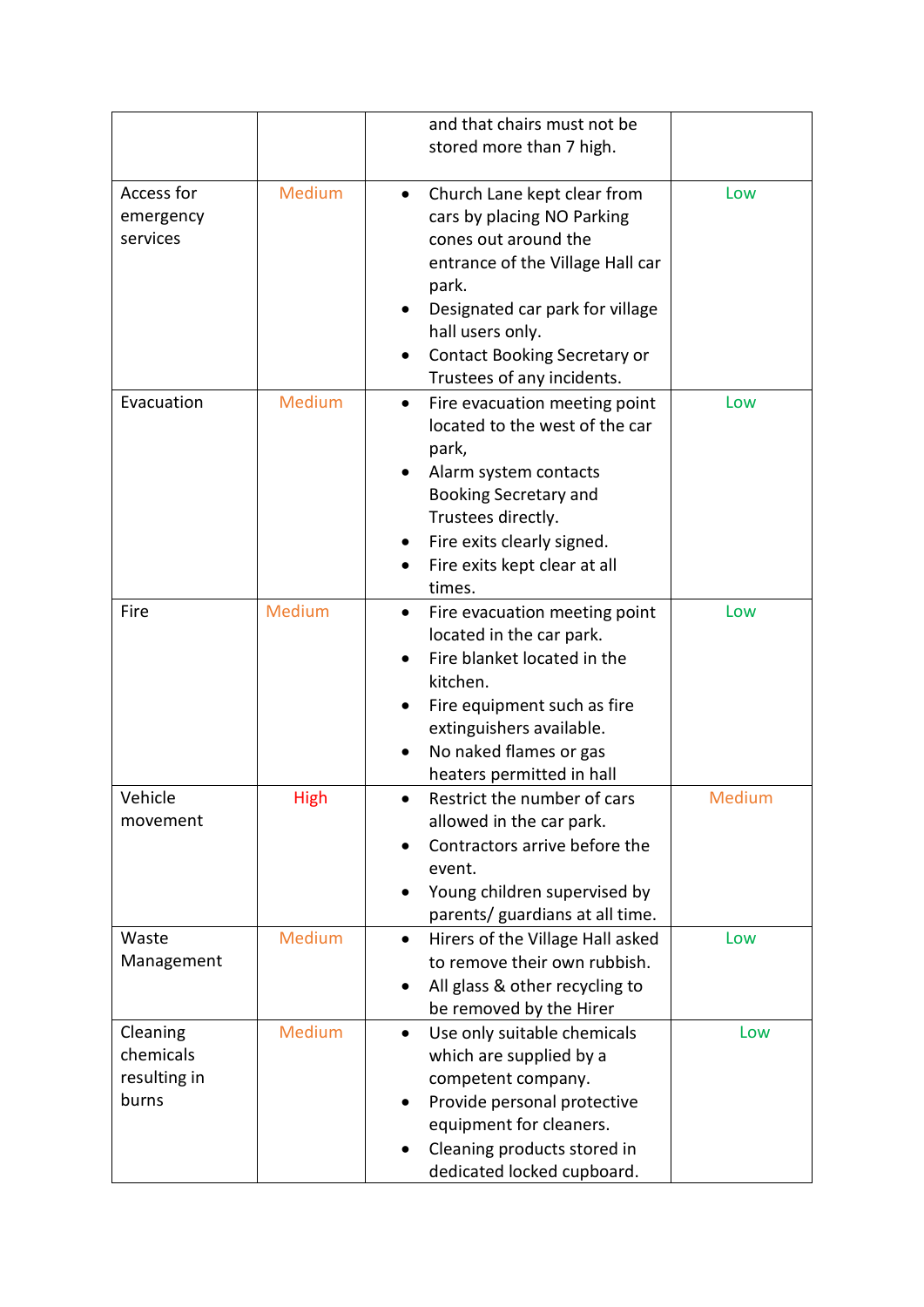| <b>Noise</b>                                            | Medium      | Inform local residents about<br>$\bullet$<br>upcoming events, if expected<br>to be noisy<br><b>Follow Premises Licence</b><br>stating music stops at<br>11.30pm<br>Shut doors/ windows at 11pm<br>$\bullet$<br>to minimise noise disturbance                      | Low           |
|---------------------------------------------------------|-------------|-------------------------------------------------------------------------------------------------------------------------------------------------------------------------------------------------------------------------------------------------------------------|---------------|
|                                                         |             | when music is playing.<br>Events to close at midnight.                                                                                                                                                                                                            |               |
| Smoking                                                 | Medium      | Designated smoking area<br>$\bullet$<br>outside - both patio areas<br>Ash trays provided outside.<br>٠                                                                                                                                                            | Low           |
| Manual<br>Handling                                      | <b>High</b> | Large or heavy items will be<br>$\bullet$<br>moved using appropriate<br>equipment such as trollies.<br>When manual handling is<br>$\bullet$<br>undertaken a safe and suitable<br>number of people will be<br>used.                                                | Medium        |
| Working at<br>Height                                    | <b>High</b> | Ensure 2 people are working<br>$\bullet$<br>together at a height.<br>Ensure ladder is placed on<br>$\bullet$<br>even ground.<br>Contractors instructed to<br>$\bullet$<br>follow safe working practices<br>and provide Risk Assessments<br>and Method Statements. | Medium        |
| <b>Bunting/Lights</b>                                   | Medium      | Ensure the overhanging<br>objects are secured to the<br>wall/ ground using cable ties.<br>Overhanging objects kept<br>above head height to ensure<br>that people don't catch<br>themselves on it.                                                                 | Low           |
| <b>East Side Patio</b><br>Area                          | Medium      | Discourage glass items being<br>$\bullet$<br>used on patio -risk of<br>breakage.<br>Children not to climb wall.<br>Not to fix items to wall/fence<br>such as Bouncy Castle ropes.                                                                                 | <b>Medium</b> |
| Disable and<br>special needs<br>visitor<br>arrangements | Low         | Worsall Village Hall has<br>disabled access and has<br>appropriate facilities such as<br>disabled toilets.                                                                                                                                                        | Low           |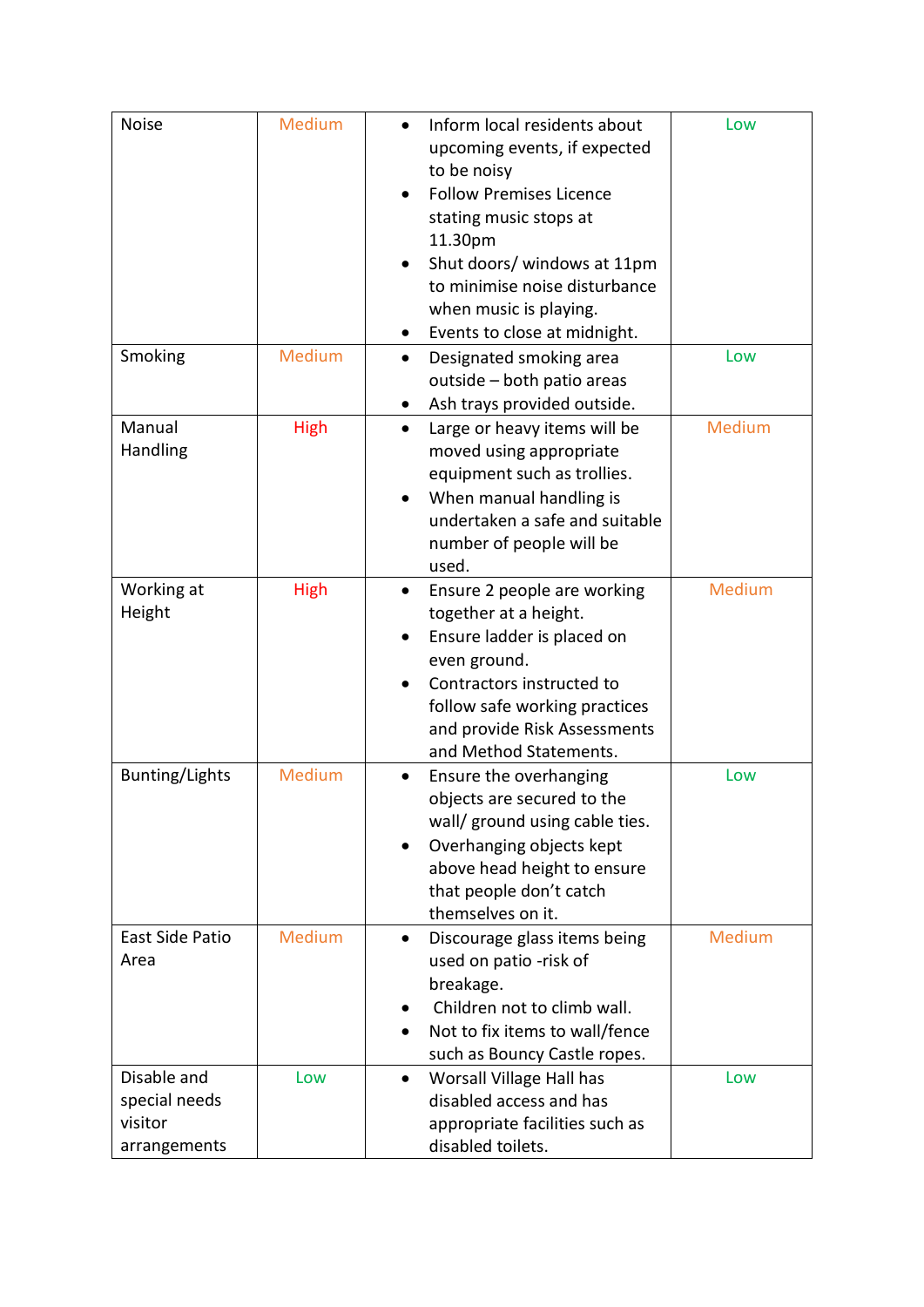| Safeguarding    | Medium | Always ensure adult<br>$\bullet$           | Medium |
|-----------------|--------|--------------------------------------------|--------|
| Children &      |        | supervision of children                    |        |
| vulnerable      |        | Follow the halls Safeguarding<br>$\bullet$ |        |
| adults          |        | policy                                     |        |
|                 |        | Zero tolerance to abusive,<br>$\bullet$    |        |
|                 |        | racialist or discriminative                |        |
|                 |        | behaviour                                  |        |
|                 |        | Report all Safeguarding issues             |        |
|                 |        | to the halls appointed                     |        |
|                 |        | Safeguarding officer                       |        |
|                 |        | Organisations to produce own               |        |
|                 |        | Safeguarding policy.                       |        |
| Consumption of  | Medium | Worsall Village Hall has a<br>$\bullet$    | Medium |
| alcohol         |        | Premises license to sell                   |        |
|                 |        | alcohol.                                   |        |
|                 |        | All events managed by Trustee              |        |
|                 |        | or representative.                         |        |
|                 |        | All events approved by                     |        |
|                 |        | Booking secretary                          |        |
|                 |        | Consumption & sale of alcohol              |        |
|                 |        | restricted to village hall & car           |        |
|                 |        | park only.                                 |        |
|                 |        | <b>Covid 19 Risk Assessment</b>            |        |
| Covid 19 Safety | Medium | No one to enter the hall if                | Low    |
| for all.        |        | they are showing symptoms of               |        |
|                 |        | Covid-19.                                  |        |
|                 |        | Hand sanitisers are always<br>$\bullet$    |        |
|                 |        | made available.                            |        |
|                 |        | Housekeeping to ensure                     |        |
|                 |        | sanitisers refilled.                       |        |
|                 |        | Follow 'Catch it, Bin it, Kill it'         |        |
|                 |        | principles.                                |        |
|                 |        | Encourage mask wearing if                  |        |
|                 |        | person not fully vaccinated.               |        |
|                 |        | Maintain good ventilation<br>٠             |        |
| Limit spread of | Medium | Display signage, encouraging<br>$\bullet$  | Low    |
| the virus       |        | visitors to voluntarily practise           |        |
|                 |        | social distancing & wearing                |        |
|                 |        | face mask, especially if not               |        |
|                 |        | fully vaccinated.                          |        |
|                 |        | Hand sanitiser to be provided<br>٠         |        |
|                 |        | at entrance, fire exits, activity          |        |
|                 |        | room and Kitchen.                          |        |
|                 |        | Sanitising cleaning products               |        |
|                 |        | are provided, but hirer can                |        |
|                 |        | bring their own.                           |        |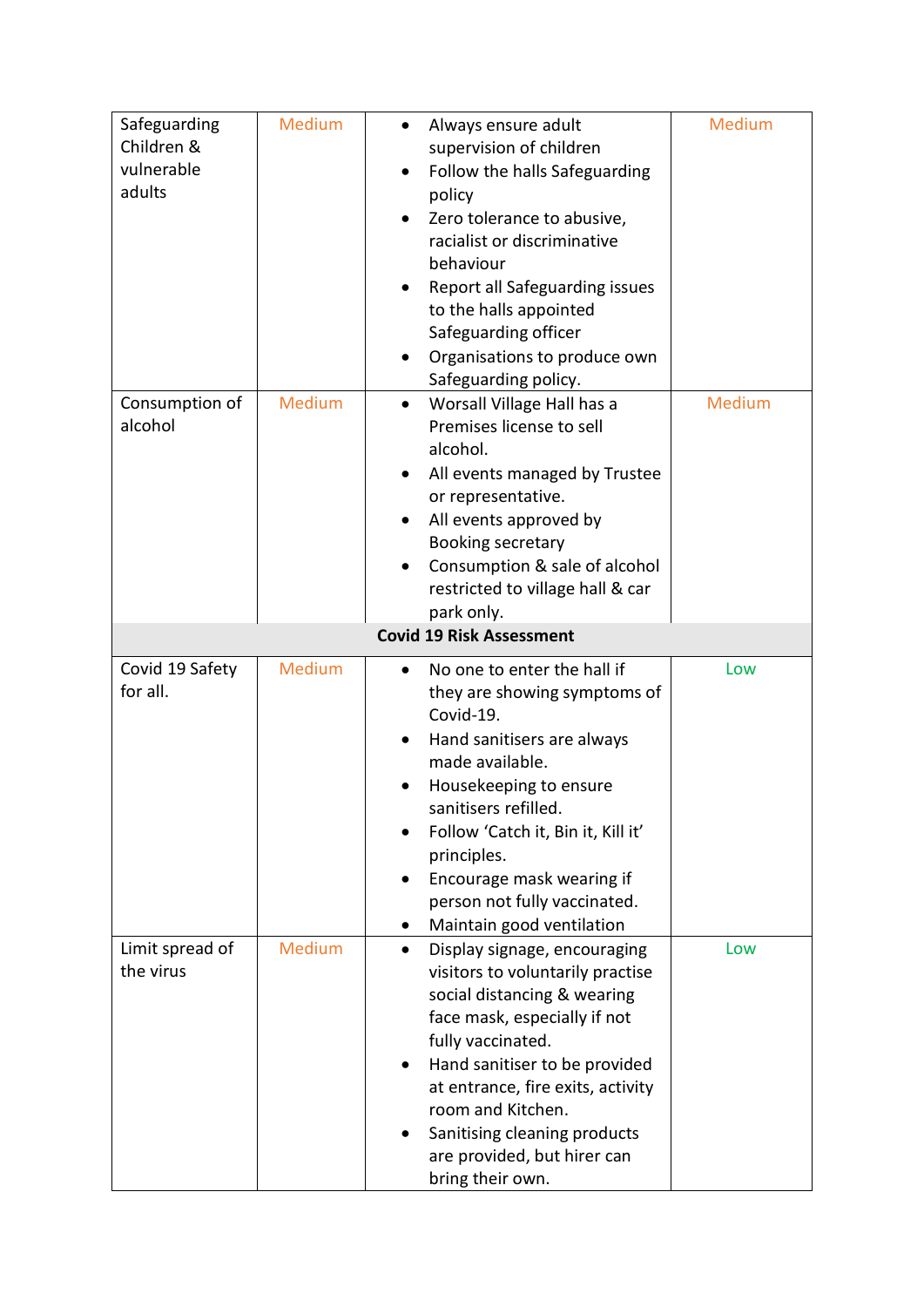| Too many                                                             | medium        | Space chairs & tables. If<br>$\bullet$<br>possible, set chairs to face one<br>direction or wide 'horseshoe'<br>layout.<br>Keep 'Bubble' groups<br>together.<br>Hirer to establish a booking<br>$\bullet$                                                                                                                                                                                                                                           | Low    |
|----------------------------------------------------------------------|---------------|----------------------------------------------------------------------------------------------------------------------------------------------------------------------------------------------------------------------------------------------------------------------------------------------------------------------------------------------------------------------------------------------------------------------------------------------------|--------|
| people<br>attending an<br>event                                      |               | system or set invitation<br>numbers to limit attendance.<br>Hirer to record attendance.<br>$\bullet$                                                                                                                                                                                                                                                                                                                                               |        |
| Hirer or activity<br>leader                                          | <b>Medium</b> | To produce a Covid 19 Risk<br>$\bullet$<br>Assessment for the activity<br>and methods to limit spread<br>of virus. See template<br>attached.<br>To take full responsibility of<br>attendees for public safety<br>from Covid 19 during hire<br>period.<br>To record NHS Track & Trace<br>details of attendees if<br>information voluntarily given.<br>Kitchen - minimum number of<br>people in area at once,<br>thoroughly clean equipment<br>used. | Low    |
| Cleaning<br>Procedures                                               | Medium        | Hirer's responsibility to clean<br>frequently touched points<br>before & after event.<br>Regular cleaning completed by<br>employed cleaners post event.                                                                                                                                                                                                                                                                                            | Low    |
| NHS, Test, Track<br>and Trace                                        | Medium        | QR code displayed.<br>$\bullet$<br>Records are kept of event<br>$\bullet$<br>contact details for a minimum<br>of 21 days.<br>Receive risk assessments from<br>contractors e.g. caters.                                                                                                                                                                                                                                                             | Low    |
| Someone falls ill<br>with Covid 19<br>symptoms whilst<br>at the hall | Medium        | Isolate the person<br>$\bullet$<br>Terminate the event.<br>Use hand sanitiser on leaving<br>$\bullet$<br>and advise people to wash<br>clothing worn.<br>Covid First Aid stored in bar<br>area<br>Give list of attendees to<br>authorities                                                                                                                                                                                                          | Medium |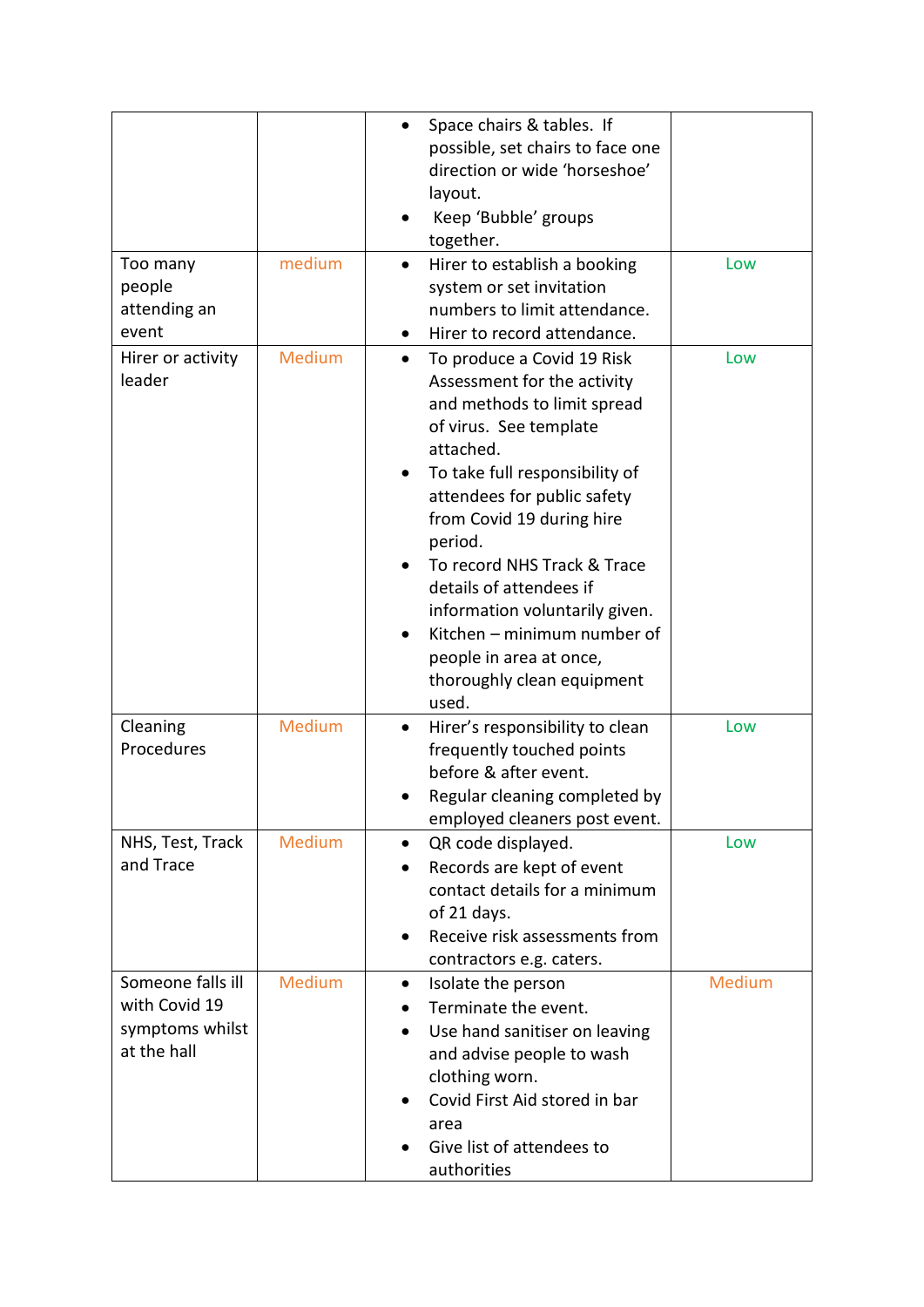|                                                                                                                |        | Inform Booking secretary<br>$\bullet$                                                                                              |        |
|----------------------------------------------------------------------------------------------------------------|--------|------------------------------------------------------------------------------------------------------------------------------------|--------|
| Someone falls ill<br>with Covid 19<br>symptoms<br>within 5 days<br>after attending<br>an event at the<br>hall. | Medium | Inform the Booking secretary<br>$\bullet$<br>& other event attendees<br>Provide a list of attendees to<br>$\bullet$<br>authorities | Medium |

## **Hirers Risk Assessment**

Please add any specific risks that are associated with your activity during the hire of Worsall Village Hall, to be used in conjunction with the risk assessment above.

| <b>Hazard</b>           | <b>Risk</b><br>Level | <b>Control Measures</b> | <b>Risk Level</b> |
|-------------------------|----------------------|-------------------------|-------------------|
| Example - Bouncy Castle | High                 |                         |                   |
|                         |                      |                         |                   |
|                         |                      |                         |                   |
|                         |                      |                         |                   |
|                         |                      |                         |                   |
|                         |                      |                         |                   |
|                         |                      |                         |                   |
|                         |                      |                         |                   |
|                         |                      |                         |                   |
|                         |                      |                         |                   |
|                         |                      |                         |                   |
|                         |                      |                         |                   |